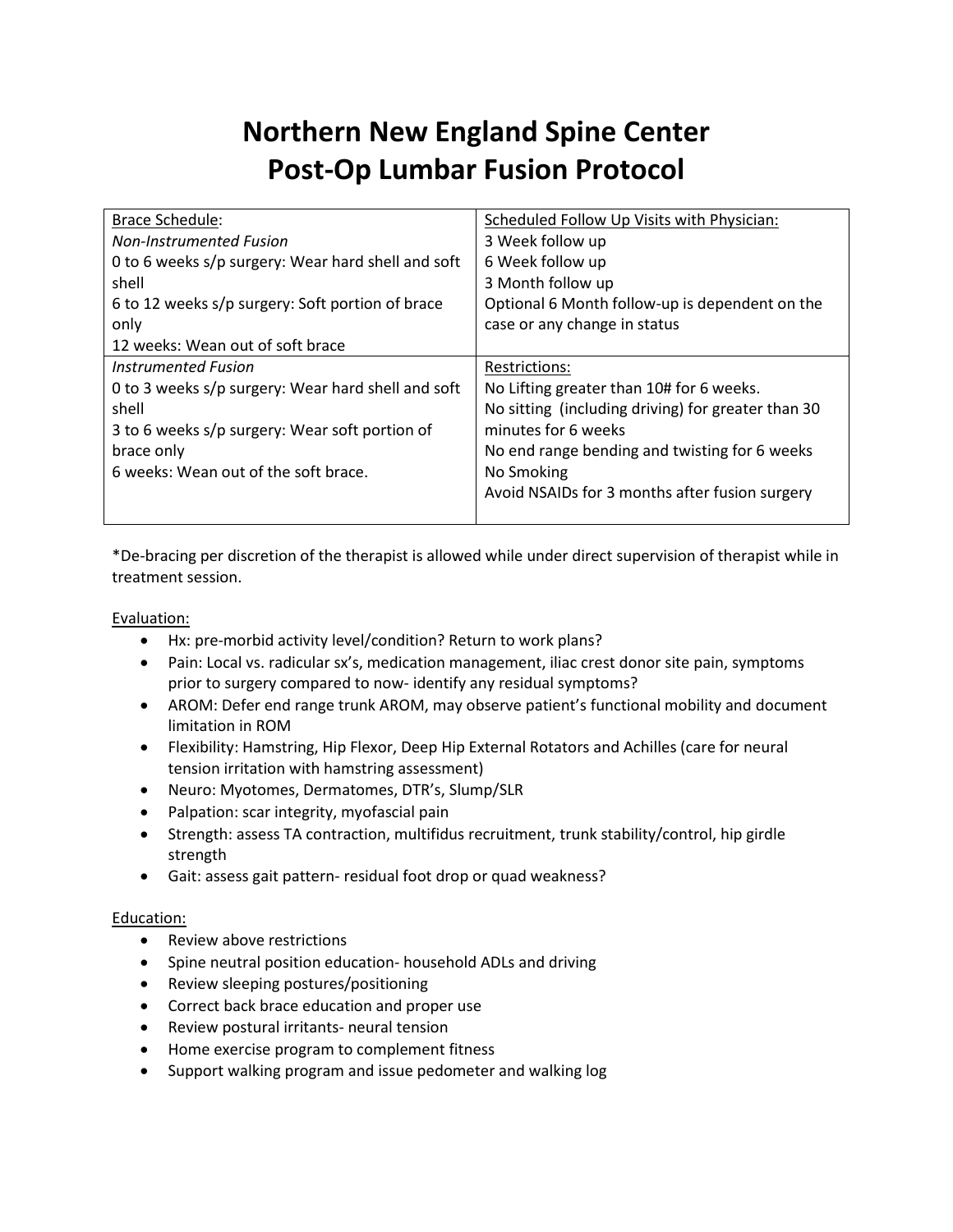Encourage an active lifestyle, join gym/fitness center, consisting of a cardiovascular component to increase heart rate 30 minutes a day for at least 3 days a week. Health status is worse with a patient with higher BMI. Obese patients displayed more severe pain symptoms than non-obese spine patients.<sup>1</sup> Encourage a safe, gradual increase in the activity level of the patient with the end goal being an active lifestyle.

# Body Mechanics:

- Review Proper log roll and sidelying <-> sitting
- Review sit to stand functional squat, starting very shallow and progressing as their strength allows
- Review spine safe movements for ADLs (stair ambulation, light house cleaning etc)
- Review lifting techniques at 6 weeks s/p- partial lunge, squat, hip hinge movement for reaching- with proper breathing technique with lifting.<sup>2</sup>
- Review driving position
- Review ergonomic/work set up and change accordingly

## Treatment:

The primary focus on post-op rehab should be on education and core stabilization and conditioning.(Strong Evidence)<sup>3</sup> There is evidence that strengthening exercises help with chronic low back pain, all treatment should be specific, tailored and appropriate for the patient.<sup>4</sup>

- Review spine neutral stabilization (position of comfort) using motor control exercises (MCE) to stabilize the core during movement and exercise. $5,6,7$
- Lower extremity strength and conditioning with a focus on hip and knee musculature in preferably closed chain fashion.
- Progress the patient from supine to quadruped to prone to functional stabilization exercises in standing as the patient demonstrates good form without increase in symptoms.
- Thoracic spine mobilizations/manipulation as indicated
- Perform mid back strengthening to improve posture
- Flexibility- when it limits functional movement, address tightness in hip flexor, hamstring, Achilles, deep hip rotators without causing nerve irritation
- STM to thoracic and lumbar spine as needed, scar massage as needed
- Neural glides- caution with any neural glides, if indicated, perform without irritation after 6 weeks s/p
- Modalities- moist hot pack, ultrasound, electric stimulation, ice use as needed for pain control
- If patient is unable to tolerate dry-land exercise/conditioning, initiate aquatics with surgeon approval.

## Goals:

- Understand post-op restrictions
- Understand to limit excessive bending, stooping and twisting
- Use sound body mechanics
- Independent with self-management of symptoms
- Independent with motor control exercises and good understanding of TA bracing to stabilize the spine
- Independent with pedometer/walking program and an exercise program- preferably at a local gym, seacoast center for athletes, Works Rx Program.